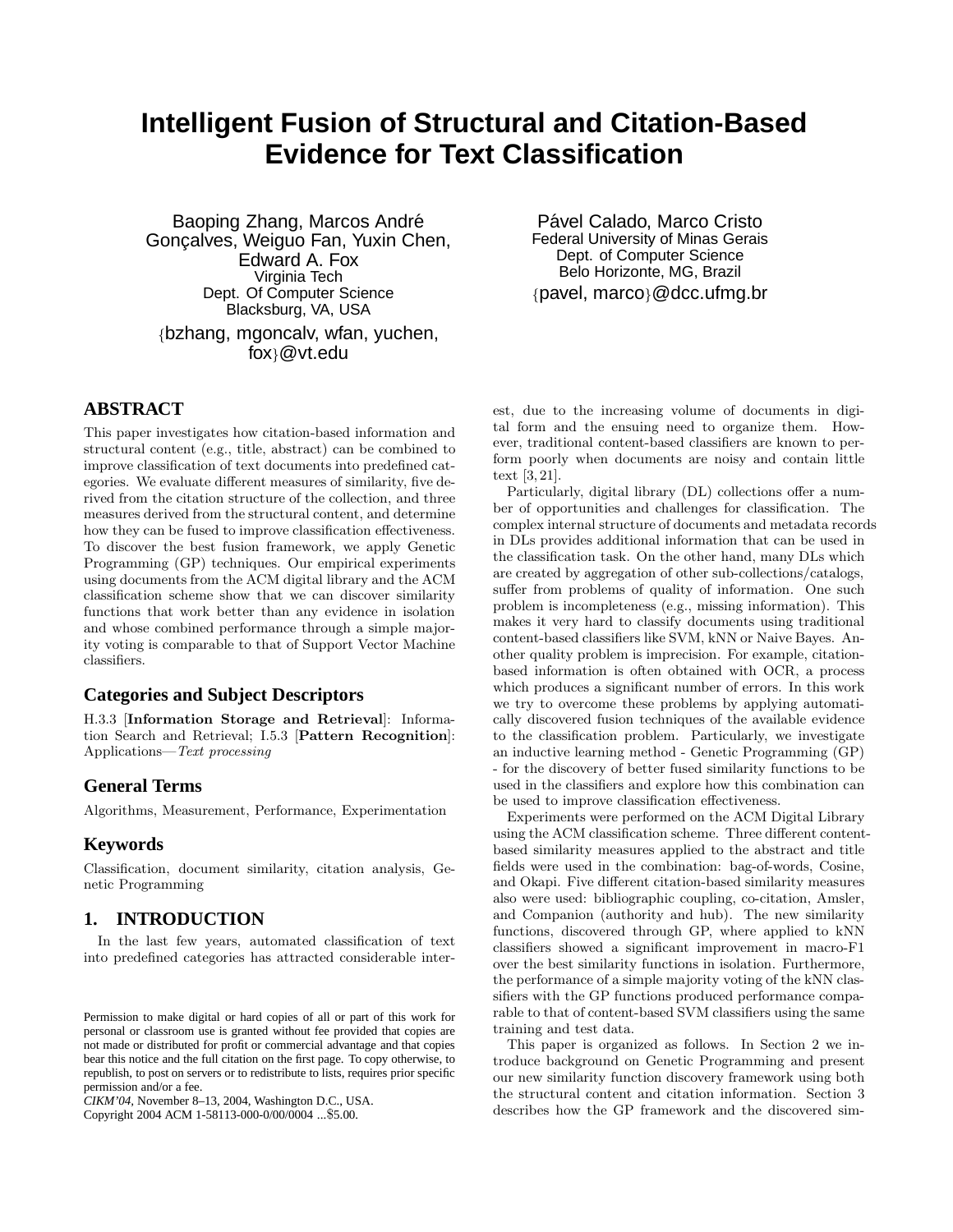ilarity functions are applied to the classification problem. We conduct two sets of experiments to evaluate this framework and summarize the experimental findings in Section 4. Section 5 discusses the related works to this study and Section 6 concludes the paper and points out future research directions.

# **2. BACKGROUND**

# **2.1 Genetic Programming**

Genetic Programming (GP), an extension of Genetic Algorithms (GAs), is an inductive learning technique designed following the principles of biological inheritance and evolution [26]. In GP, a population is a set of solution formulas which are compositions of the functions and terminals. Each potential solution is called an individual in a population. An individual in GP systems is typically represented using a tree structure as shown in Figure 1.

GP works by iteratively applying genetic transformations, such as reproduction, crossover, and mutation, to a population of individuals to create more diverse and better performing individuals in subsequent generations.

In order to apply GP to the problem of classification, several required key components of a GP system need to be defined. Table 1 lists these essential components along with their descriptions.



Figure 1: A sample tree representation.

We set up the configurations of the GP system used for similarity function discovery as shown in Table 2.



#### Figure 2: A graphical illustration of the crossover operation.

Algorithm 1 (below) details our fitness evaluation function which GP intends to optimize within a particular class.

| Components              | Meaning                                       |
|-------------------------|-----------------------------------------------|
| Terminals               | Leaf nodes in the tree structure. <i>i.e.</i> |
|                         | x, y as in Figure 1.                          |
| Functions               | Non-leaf nodes used to combine the            |
|                         | leaf nodes. Commonly numerical                |
|                         | operations: $+$ , $-$ , $*$ , $/$ , log.      |
| <b>Fitness Function</b> | The objective function GP aims to             |
|                         | optimize.                                     |
| Reproduction            | A genetic operator that copies the            |
|                         | individuals with the best fitness val-        |
|                         | ues directly into the population of           |
|                         | the next generation without going             |
|                         | through the crossover operation.              |
| Crossover               | A genetic operator that exchanges             |
|                         | subtrees from two parents to form             |
|                         | two new children. Its aim is to im-           |
|                         | prove the diversity as well as the ge-        |
|                         | netic fitness of the population. This         |
|                         | process is shown in Figure 2.                 |
| Mutation                | A genetic operator that replaces a            |
|                         | selected individual's subtree whose           |
|                         | root is a picked mutation point with          |
|                         | a randomly generated subtree.                 |

Table 1: Essential GP Components.

| Terminals               | We use features discussed in Section<br>$2.2$ as terminals. |  |
|-------------------------|-------------------------------------------------------------|--|
| <b>Functions</b>        | $+, *, /,$ sqrt                                             |  |
| <b>Fitness Function</b> | Algorithm 1 (see below)                                     |  |
| Genetic Opera-          | Reproduction, Crossover, Mutation                           |  |
| tors                    |                                                             |  |

Table 2: Modeling setup for classification function discovery by GP. Refer to Table 1 for explanations of the various components.

```
Let Lp, Lr be empty lists
For each document D in class C
     Let Lp = Lp union (the set of |C| documents most
     similar to D)
     Let Lr = Lr union (the set of |C| documents most
     similar to D and also not already in Lr)
end for
Let P = (no. of documents in Lp that are of class C)/|Lp|Let R = (no. of documents in Lr that are of class C)/|C|F = 2PR/(P+R)
```
A good similarity function, i.e., a similarity function with a high fitness value, is one that, when applied to a document  $d_i$  of class C, ranks many documents from class C as similar to  $d_i$ . The higher the value of F, the better the function. It is worth to notice that the choice of fitness function can have a huge impact in the final classification performance [9]. Experiments with different fitness functions are currently being performed.

### **2.2 Used Terminals**

We combined features regarding content-based structural information and features regarding citation-based information together to serve as the terminals in our GP system.

#### *2.2.1 Structural similarity measures*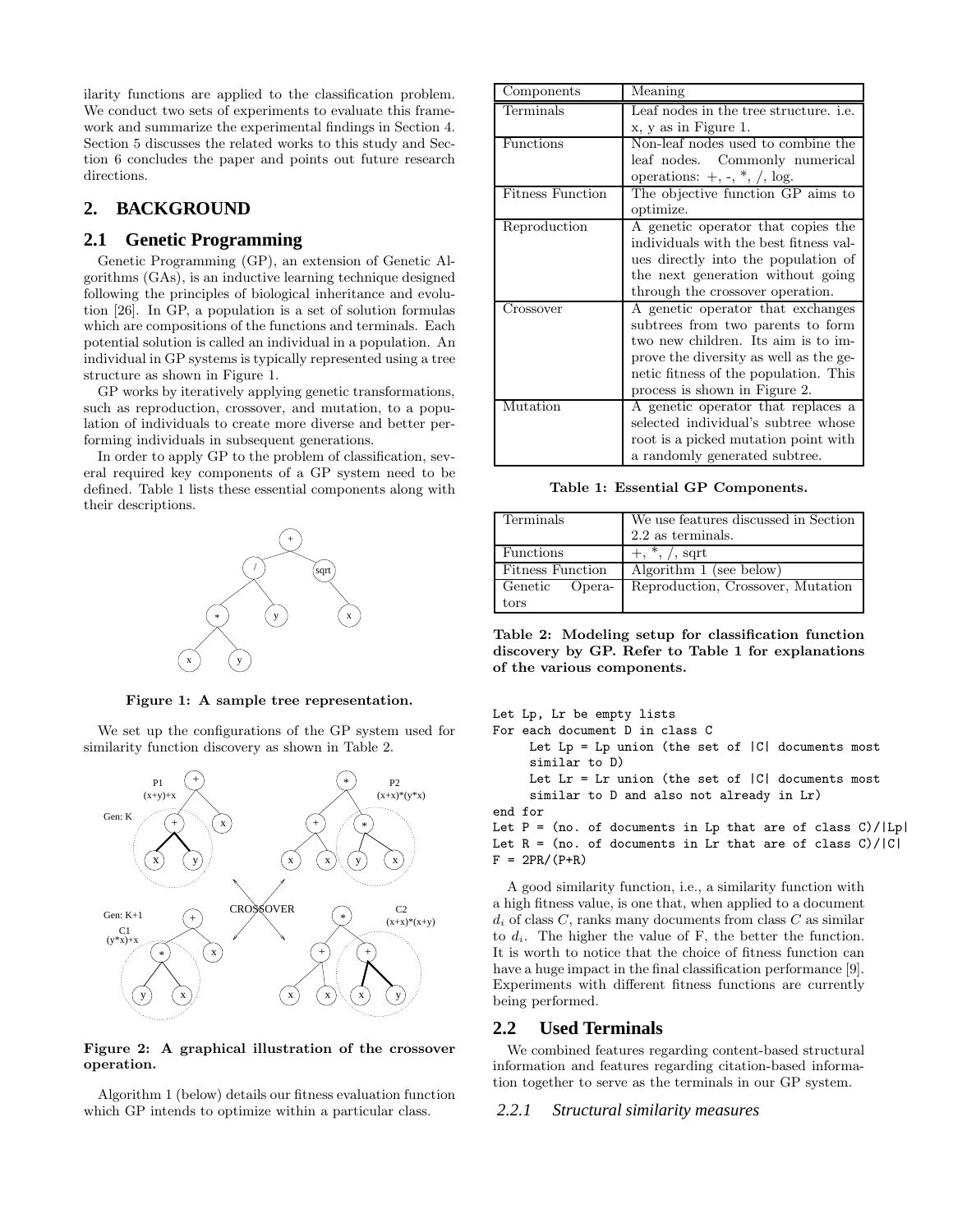To determine the similarity between two documents we used three different similarity measures applied to the content of abstract and title of documents separately: Bag-of-Words, Cosine, and Okapi [35]. This gave us six similarity measures, represented as document  $\times$  document matrices: AbstractBagOfWords, AbstractCosine, AbstractOkapi, TitleBagOfWords, TitleCosine, and TitleOkapi. More specifically, the documents are represented as vectors in the Vector Space Model [37]. Suppose we have a collection with N distinct index terms  $t_j$ . A document  $d_i$  can be represented as follows:  $d_i = (w_{i1}, w_{i2}, ..., w_{iN})$ , where  $w_{ij}$  represents the weight assigned to term  $t_j$  in document  $d_i$ . For the bagof-words measure, the similarity between two documents  $d_1$ and  $d_2$  can be calculated as the following:

$$
bag - of - words(d_1, d_2) = \frac{|\{d_1\} \cap \{d_2\}|}{|d_1|} \tag{1}
$$

where  $\{d_i\}$  corresponds to the set of terms occuring in document  $d_i$ . For the Cosine measure, the similarity between two documents can be calculated as the following [38]:

$$
cosine(d_1, d_2) = \frac{\sum_{i=1}^{t} w_{1i} * w_{2i}}{\sqrt{\sum_{i=1}^{t} w_{1i}^2 + \sum_{i=1}^{t} w_{2i}^2}}
$$
(2)

For the Okapi measure, the similarity between two documents can be calculated as the following:  $Okapi(d_1, d_2) =$ 

$$
\sum_{t \in d_1 \cap d_2} \frac{3 + tf_{d_2}}{0.5 + 1.5 * \frac{len_{d2}}{len_{avg}} + tf_{d_2}} * \log \frac{N - df + 0.5}{df + 0.5} * tf_{d_1}
$$
\n(3)

Here,  $tf$  is the term frequency in a document and  $df$  is the document frequency of the term in the whole collection.  $N$  is the number of documents in the whole collection,  $len$  is the length of a document, and  $len_{avg}$  is the average length of all documents in the collection.

From Eqs.  $(1)$ ,  $(2)$ , and  $(3)$ , we can see that the cosine similarity matrix is symmetric while the bag-of-words and okapi similarity matrices are not.

#### *2.2.2 Citation-based similarity measures*

To determine the similarity of subject between two documents we used five different similarity measures derived from link structure: co-citation, bibliographic coupling, Amsler, and Companion (authority and hub).

Co-citation was first proposed by Small [39], as a similarity measure between scientific papers. Two papers are co-cited if a third paper has citations to both of them. This reflects the assumption that the author of a scientific paper will cite only papers related to his own work. To further refine this idea, let d be a document and let  $P_d$  be the set of documents that cite  $d$ , called the *parents* of  $d$ . The co-citation similarity between two documents  $d_1$  and  $d_2$  is defined as:

$$
cocitation(d_1, d_2) = \frac{P_{d_1} \cap P_{d_2}}{|P_{d_1} \cup P_{d_2}|}
$$
(4)

Eq. (4) tells us that, the more parents  $d_1$  and  $d_2$  have in common, the more related they are. This value is normalized by the total set of parents, so that the co-citation similarity varies between 0 and 1.

Also with the goal of determining the similarity between papers, Kessler [24] introduced the measure of bibliographic coupling. Two documents share one unit of bibliographic coupling if both cite a same paper. The idea is based on the notion that authors who work on the same subject tend to cite the same papers. More formally, let d be a document. We define  $C_d$  as the set of documents that d cites, also called the children of d. Bibliographic coupling between two documents  $d_1$  and  $d_2$  is defined as:

$$
bibcoupling(d_1, d_2) = \frac{C_{d_1} \cap C_{d_2}}{|C_{d_1} \cup C_{d_2}|}
$$
(5)

Thus, according to Eq. (5), the more children in common document  $d_1$  has with document  $d_2$ , the more related they are. This value is normalized by the total set of children, to fit between 0 and 1.

In an attempt to take the most advantage of the information available in citations between papers, Amsler [1] proposed a measure of similarity that combines both co-citation and bibliographic coupling. According to Amsler, two papers  $A$  and  $B$  are related if (1)  $A$  and  $B$  are cited by the same paper,  $(2)$  A and B cite the same paper, or  $(3)$  A cites a third paper  $C$  that cites  $B$ . Thus, let  $d$  be a document, let  $P_d$  be the set of parents of d, and let  $C_d$  be the set of children of d. The Amsler similarity between two documents  $d_1$  and  $d_2$  is defined as:

$$
amsler(d_1, d_2) = \frac{(P_{d_1} \cup C_{d_1}) \cap (P_{d_2} \cup C_{d_2})}{|(P_{d_1} \cup C_{d_1}) \cup (P_{d_2} \cup C_{d_2})|} \tag{6}
$$

Eq. (6) tell us that, the more links (either parents or children)  $d_1$  and  $d_2$  have in common, the more they are related.

Finally, taking a different approach, Dean and Henzinger proposed the Companion algorithm [7] for Web pages. Given a Web page d, the algorithm finds a set of pages related to d by examining its links. Companion is able to return a degree of how related the topic of each page in this set is to the topic of page d. This degree can be used as a similarity measure between  $d$  and other pages. We use a similar approach where web pages correspond to documents and links to citations.

To find a set of documents related to a document  $d$ , the Companion algorithm has two main steps. In step 1, we build the set  $V$ , the vicinity of d, that contains the parents of d, the children of the parents of d, the children of d, and the parents of the children of  $d$ . This is the set of documents related to d. In step 2 we compute the degree to which the documents in  $V$  are related to  $d$ . To do this, we consider the documents in  $V$  and the citations among them as a graph. This graph is then processed by the HITS algorithm [25], which returns a degree of *authority* and *hubness* for each document in  $V$ . Intuitively, a good authority is a document with important information on a given subject. A good hub is a document that cites many good authorities. Companion uses the degree of authority as a measure of similarity between d and each document in  $\mathcal V$ . For a more detailed description of the Companion and HITS algorithms, the user is referred to [7] and [25], respectively.

# **3. THE FRAMEWORK FOR CLASSIFICA-TION**

All of the similarity measures discussed in section 2.2.1 and 2.2.2 were represented as document  $\times$  document matrices and served as the terminals in the GP system. With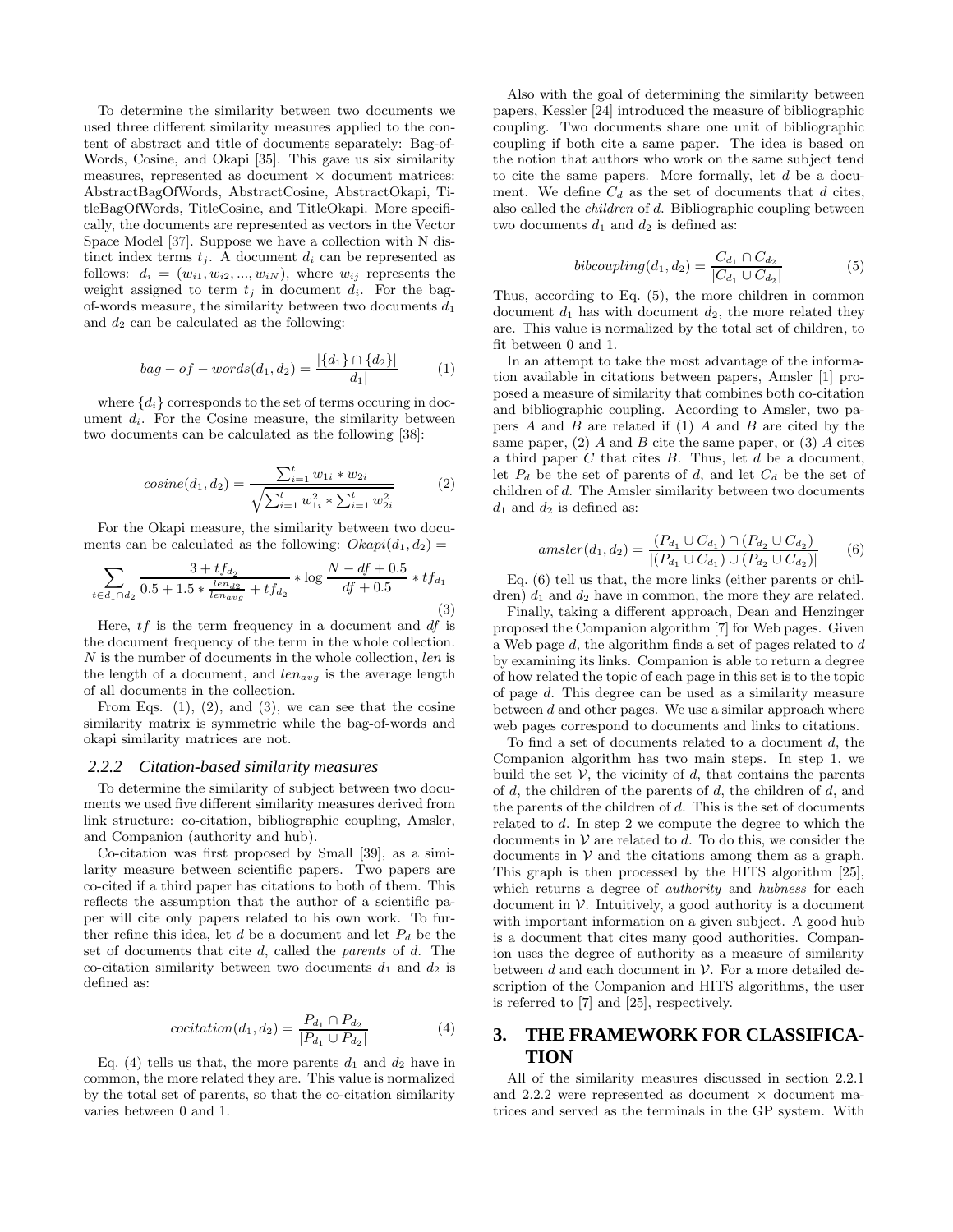the above settings, the overall classification framework is as follows:

- 1. For each class, generate an initial population of random "similarity trees"
- 2. For each class, perform the following sub-steps on training documents for  $N_{gen}$  generations
	- (a) Calculate the fitness of each similarity tree
	- (b) Record the top  $N_{top}$  similarity trees
	- (c) Create new population by:
		- i. Reproduction
		- ii. Crossover
		- iii. Mutation
- 3. Apply the "best similarity tree" of each class (i.e., the first tree of the last generation) on a set of testing documents to a kNN algorithm (see below)
- 4. Combine the output of each classifier through a simple majority voting

Steps 1 and 2 concern the training process within GP which intends to discover better similarity functions for each class. However, the discovered functions can only be used to calculate the similarity between any two documents. In order to evaluate the performance of those functions in the classification task, we used a strategy based on a nearest neighbor classifier. This classifier assigns a category label to a test document, based on the categories attributed to the k most similar documents in the training set. The most widely used such algorithm was introduced by Yang [42] and is referred to, in this work, as  $kNN$ . The  $kNN$  algorithm was chosen since it is simple and makes a direct use of similarity information.

In the  $kNN$  algorithm, to a given test document d is assigned a relevance score  $s_{c_i,d}$  associating d to each candidate category  $c_i$ . This score is defined as:

$$
s_{c_i,d} = \sum_{d' \in \mathcal{N}_k(d)} similarity(d, d')f(c_i, d')
$$
 (7)

where  $\mathcal{N}_k(d)$  are the k nearest neighbors (the most similar documents) of d in the training set and  $f(c_i, d')$  is a function that returns 1 if document  $d'$  belongs to category  $c_i$  and 0 otherwise. In Step 3 of our framework the generic similarity function of kNN is substituted by the functions discovered by GP for each class.

In multi-classification problems with  $n$  classes, we effectively end up with  $n$  kNN classifiers using the described framework. In order to produce a final classification result, we combine the output of all  $n$  classifiers using a simple  $ma$ jority voting scheme, whereby the class of a document  $d_i$ is decided by the most common class assigned by all the  $n$ classifiers. In case of ties, we assign  $d_i$  to the larger class. Besides its simplicity we chose to use majority voting in our framework (Step 4) to: 1) help alleviate the common problem of overfitting found in GP training [11] and; 2) help boost performance by allowing kNN classifiers to apply different similarity functions which explore and optimize the characteristics of each particular class in different ways. A reasonable alternative here would be to generate only one "global" similarity function instead of  $n$  "local" ones. However, discovery of such a globally unique similarity function, besides the potential of suffering overfitting, was too demanding in terms of training time and necessary computational resources while the applied "per class" training allowed easy distribution of the training task. Nonetheless, we are working on parallel strategies to allow "global vs. local" experiments.

# **4. EXPERIMENTS**

To test the hypotheses that GP is able to adapt itself to find the best similarity functions we run two sets of experiments following the framework of the previous section. For these experiments, we used only the first level of the ACM classification scheme (11 categories, A to K)(http: //www.acm.org/class/1998/) and a subset of the ACM collection with 30K metadata records corresponding to those classified under only one category in the first level. The ACM digital library suffers from most of the problems we mentioned before. For example, only 42% of the records have abstracts, which makes it very hard to classify them using traditional content-based classifiers. For these records, the only available textual content is title. But titles contain normally only 5 to 10 words. Citation information was created with OCR and had a significant number of errors. A very imprecise process of matching between the citation text and the documents, using adaptations of techniques described in [17, 27, 28], had to be performed. This introduced noise and incompleteness in the citation-based similarity matrices computed with measures such as co-citation or bibliographic coupling. The other impact factors were the large searching space and skewed distributions of some categories.

Stratified random sampling (cf. section 4.1) was used to create training and test collections. The combination of these experiments should provide us with insights about the capability of the GP-based discovery framework.

# **4.1 Sampling**

The collection used in our experiments has 30,022 documents. Each terminal or feature described is a similarity matrix which contains the similarity between each pair of documents. Using half or more of the whole collection as our training data, the required resources, as CPU time, and amount of memory, would be enormous. The time required to discover a proper classification framework also would be significant. To reduce the high cost of resources and at the same improve efficiency, sampling was used. A sample is a finite part of a statistical population whose properties are studied to gain information about the whole [31]. Sampling is the act, process, or technique of selecting a suitable sample, or a representative part of a population for the purpose of determining parameters or characteristics of the whole population. A random sample is a sample selected based on a known probability that each elementary unit will be chosen. For this reason, it is sometimes referred to as a probability sample. A stratified sample is one type of random sample. A stratified sample is obtained by independently selecting a separate simple random sample from each population stratum. A population can be divided into different groups based on some characteristic. In our case, the documents belonging to each category of the ACM classification scheme (first level) corresponded to different population strata. We can then randomly select from each stratum a given number of units which may be based on a proportion, like 15%, for each category. However special attention needs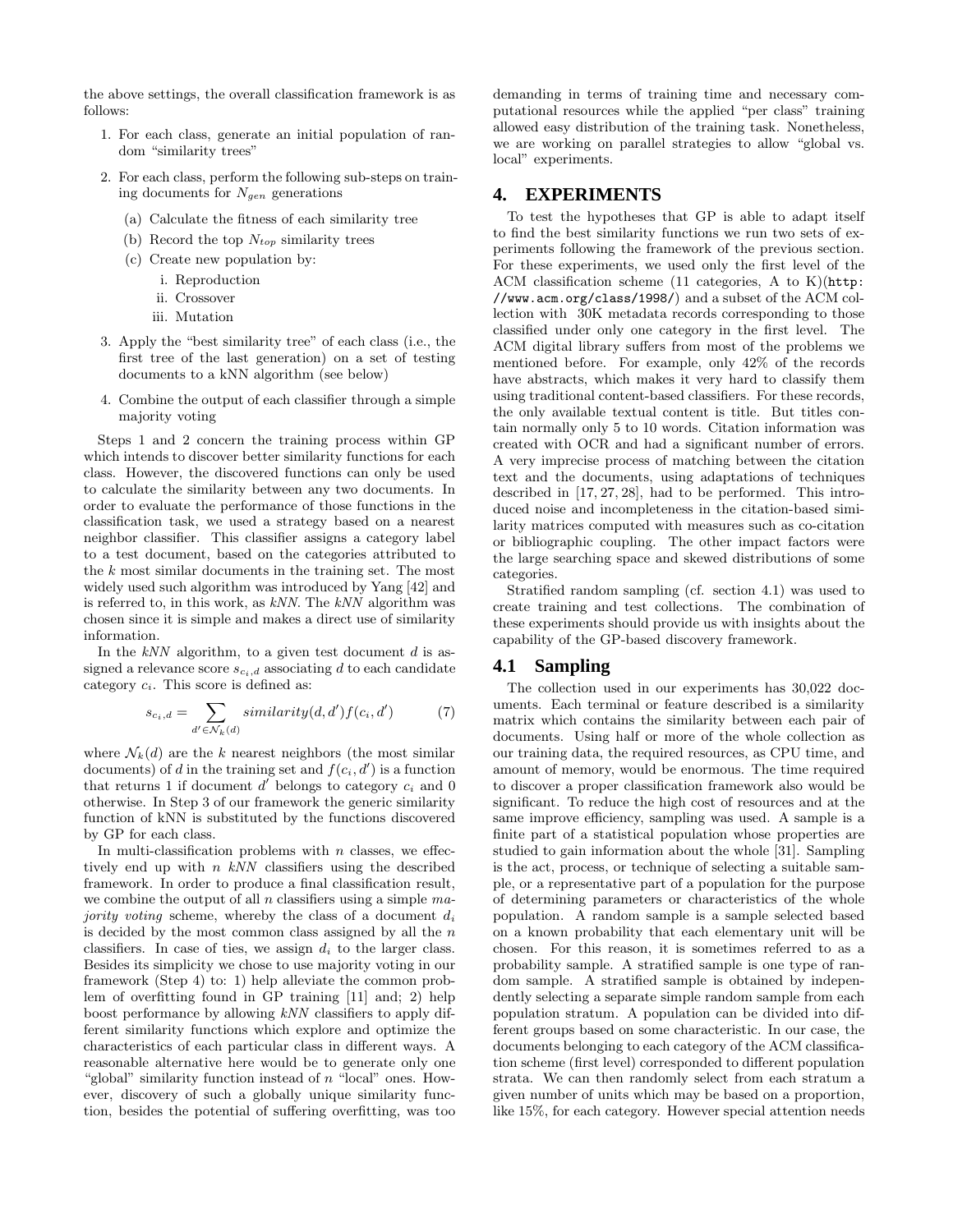to be paid to skewed categories. For example, category E only has 94 documents while the average size of the other categories is in the range of thousands. 15% of 94 only gives us 14 documents and this would be too small to serve as the sample to discover the whole category's characteristic. In this case, we might want to have larger samples. Classification statistics for the whole collection would be used to control the sampling procedure. That is, baselines based on the samples would be compared with baselines for the whole collection to ensure that the samples mirror the whole collection as well as possible. We generate two sets of training samples using stratified sample strategy. The first set used a random 15% sample for large classes and 50% for skewed classes (A, E, and J). And the second set used a random 30% sample for large classes and 50% for skewed classes (A, E, and  $J$ <sup>1</sup>. The rest of the samples will be used for testing and performance comparison. All results reported in later sections are based on test data sets only.

### **4.2 Baselines**

In order to demonstrate that the combination of different features by GP is able to provide better classification results, we need to compare it with the classification statistics of each feature in isolation (baselines). We used F1 as our comparison criteria. F1 is a combination of precision and recall. Precision is defined as the proportion of correctly classified records in the set of all records assigned to the target class. Recall is defined as the proportion of correctly classified records out of all the records having the target class. F1 is defined as  $2*Precision*Recall / (Precision +$ Recall). It is worth to notice that F1 is an even combination of precision and recall. It reduces the risk that you can get perfect precision by always assigning zero categories or a perfect recall by always assigning every category. The result we want is to assign the correct categories and only the correct categories, maximizing precision and recall at the same time, and therefore maximizing F1. Table 3 shows the evidence that performs the best when applied to a kNN algorithm for a specific category in isolation in the test collections, among all similarity evidence, based on macro F1. Table 4 shows the average macro F1 over all categories for each similarity evidence, also in isolation.

| Evidence            | Macro<br>F1 | Macro      |
|---------------------|-------------|------------|
|                     | (15%)       | $F1(30\%)$ |
| Abstract_BagOfWords | 17.64       | 19.50      |
| Abstract Cosine     | 32.59       | 34.29      |
| Abstract_Okapi      | 32.60       | 33.86      |
| Bib Coup            | 31.27       | 34.73      |
| Amsler              | 37.44       | 41.23      |
| Co-citation         | 21.88       | 27.31      |
| Comp_Authority      | 26.53       | 32.09      |
| Comp_Hub            | 29.93       | 33.95      |
| Title_BagOfWords    | 45.68       | 49.20      |
| Title Cosine        | 50.41       | 52.53      |
| Title_Okapi         | 50.06       | 52.53      |

#### Table 4: Macro F1 on individual evidence.

From Table 3 it can be seen that title-based evidence is the most important for the majority of the classes. For those classes whose best performer was a citation-based evidence, Amsler was the best measure. From Table 4, it can be seen that the best types of evidence are the title-based ones, followed by citation-based and abstract-based evidence, respectively. This should be expected since title is the only evidence which appears in all the documents while the information provided by the citation structure is very incomplete and imprecise.

# **4.3 Experimental Set Up**

We run several experiments on the two training samples using different parameters. Particularly, we noticed that a larger population size and different random seeds<sup>2</sup> produce better results. On the other hand, they have a huge effect on the training time. The settings for our GP system are shown in Table 5. In the next section, we only report performance of the best tree in the training sets applied to the test sets.

| Population size    | $400^a$ , 300 |
|--------------------|---------------|
| Crossover rate     | 0.7           |
| Mutation rate      | 0.25          |
| Reproduction rate  | 0.05          |
| <b>Generations</b> | $30^a$ , 20   |
| l No. of seeds     | 4 (maximum)   |

|  | $^a$ Only for 15% sample |
|--|--------------------------|
|  |                          |

|  |  |  | Table 5: GP system experimental settings. |  |
|--|--|--|-------------------------------------------|--|
|--|--|--|-------------------------------------------|--|

### **4.4 Experimental Results**

We demonstrate the effectiveness of our classification framework in three ways: 1) by comparing its performance against the best baselines per class in isolation; 2) by comparing it against a majority voting of classifiers using those best baseline similarity functions; and 3) by comparing our experimental results with the results achieved through a contentbased SVM classifier<sup>3</sup>. While the third comparison may seem inappropriate since the classifiers are trained and applied to different types of content, it does provide a good idea of the core performance of our method, clearly showing it as a valid alternative in classification tasks similar to the ones used in this paper. The SVM classifier has been extensively evaluated for text classification on reference collections, thus offering a strong baseline for comparison. A SVM classifier was first used in text classification by Joachims [22]. It works over a vector space, where the problem is to find a hyperplane with the maximal margin of separation between two classes. This hyperplane can be uniquely constructed by solving a constrained quadratic optimization problem, by means of quadratic programming techniques.

In a comparison class by class between the majority GP (Table 7) and the best evidence (Table 3) in isolation, the majority GP outperforms the best evidence in 10 out of 11 classes in both samples (only the performance for class A is worse).

When comparing the majority GP against the majority using the best evidence (Table 6) it is clear that the former presents better performance: we obtain a gain of 13.38% in the 15% sample and 13.35% in the 30% sample.

<sup>&</sup>lt;sup>1</sup>In the remainder of the paper, we use 15% to refer to the first sample set and 30% to refer to the second sample set.

<sup>2</sup>Random seed impacts population initialization, which will accordingly affect the final learning results.

 ${}^{3}$ For content we used a concatenation of title + abstract.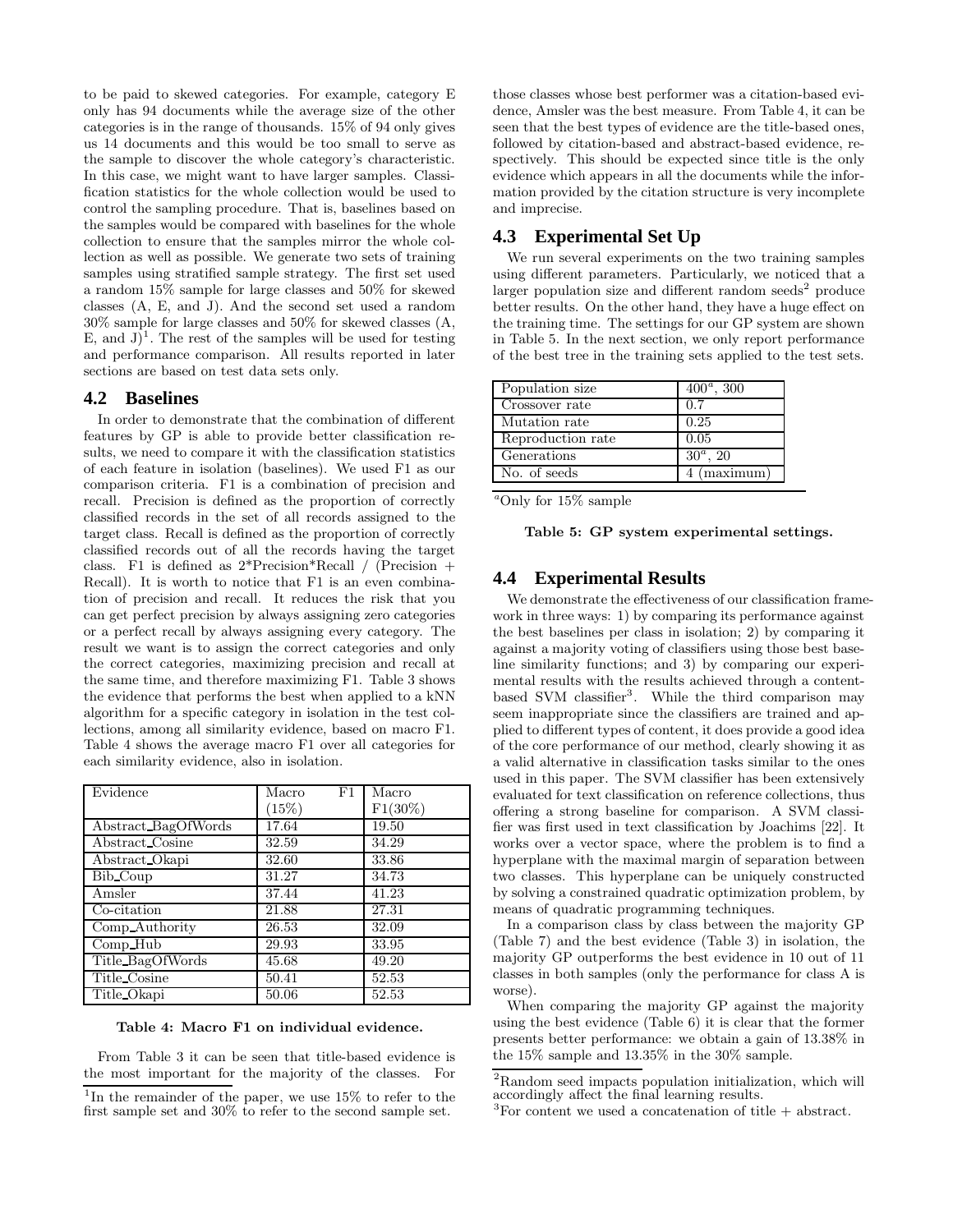| Class         | $class(15\%)$<br>Macro $F1/$ | Best Evidence $(15\%)$ | $class(30\%)$<br>Macro $F1/$ | Best Evidence $(30\%)$ |
|---------------|------------------------------|------------------------|------------------------------|------------------------|
| A             | 40.00                        | Title_BagOfWords       | 43.56                        | Title_BagOfWords       |
| B             | 63.89                        | Amsler                 | 70.58                        | Amsler                 |
| $\mathcal{C}$ | 60.32                        | Title_Okapi            | 63.01                        | Title Cosine           |
| D             | 67.97                        | Title_Okapi            | 69.03                        | Title_Okapi            |
| F.            | 20.69                        | Title Cosine           | 15.38                        | Title Cosine           |
| $_{\rm F}$    | 45.83                        | Amsler                 | 53.15                        | Amsler                 |
| G             | 63.37                        | Title_Okapi            | 66.27                        | Title_Okapi            |
| H             | 65.58                        | Title_Okapi            | 69.27                        | Title_Okapi            |
|               | 58.90                        | Title Okapi            | 61.84                        | Title Okapi            |
| ٠,            | 22.63                        | Title Cosine           | 18.58                        | Title Cosine           |
| K             | 66.42                        | Title Cosine           | 68.38                        | Title Cosine           |

Table 3: Best baseline for each category.

| $\overline{\mathrm{Class}}$ | Majority Best | Majority Best |
|-----------------------------|---------------|---------------|
|                             | Evidence      | Evidence      |
|                             | (15%)         | $(30\%)$      |
| А                           | 32.61         | 39.77         |
| $\overline{B}$              | 63.35         | 68.33         |
| $\overline{C}$              | 62.22         | 64.27         |
| $\overline{D}$              | 68.28         | 69.32         |
| Ε                           | 17.54         | 12.00         |
| $\overline{\mathrm{F}}$     | 41.83         | 47.36         |
| $\overline{G}$              | 64.90         | 68.22         |
| H                           | 67.94         | 71.43         |
| I                           | 59.80         | 63.05         |
| $\overline{\mathbf{J}}$     | 20.10         | 16.39         |
| $\overline{\mathrm{K}}$     | 67.09         | 69.45         |
| Avg $F1$                    | 51.42         | 53.60         |

Table 6: Majority Voting using the best evidence per class in isolation.

Finally, it can be seen from Table 8 that the performance of SVM is slightly worse than that of the majority GP, which suggests that we have a comparable classification method.

### **5. RELATED WORK**

In the World Wide Web environment, several works have successfully used link information to improve classification performance. Different information about links, such as anchor text describing the links, text from the paragraphs surrounding the links, and terms extracted from linked documents, has been used to classify documents. For example, Furnkranz et al. [16], Glover et al. [18] and Sun et al. [41] show that anchor text and the paragraphs and headlines that surround the links helped improve the classification result. Similarly, Yang et al. [43] claimed that the use of terms from linked documents works better when neighboring documents are all in the same class.

Other researchers applied learning algorithms to handle both the text components of the Web pages and the links between them. For example, Joachims et al. [23] studied the combination of support vector machine kernel functions representing co-citation and content information. Cohn et al. [5] show that a combination of link-based and contentbased probabilistic methods improved classification performance. Fisher and Everson [15] extended this work by showing that link information is useful when the document col-

| Class                   | Majority | Majority |
|-------------------------|----------|----------|
|                         | GP(15%)  | GP (30%) |
| A                       | 32.97    | 41.42    |
| $\overline{\mathbf{B}}$ | 75.43    | 78.19    |
| C                       | 66.96    | 69.81    |
| $\overline{D}$          | 75.22    | 76.44    |
| E                       | 26.32    | 20.25    |
| $\overline{\mathrm{F}}$ | 55.76    | 61.04    |
| G                       | 70.41    | 74.30    |
| Ħ                       | 74.68    | 78.15    |
| T                       | 69.03    | 72.48    |
| $\overline{\text{J}}$   | 24.46    | 24.15    |
| K                       | 70.01    | 72.67    |
| Avg.                    | 58.30    | 60.81    |
| Macro                   |          |          |
| F1                      |          |          |

Table 7: Macro F1 for the combined majority GP with the 15% and 30% samples.

lection has a sufficiently high density in the linkage matrix and the links are of high quality.

Chakrabarti et al. [3] estimate the category of test documents by studying the known classes of neighboring training documents. Oh et al. [32] improved on this work by using a filtering process to further refine the set of linked documents to be used. Calado et. al [2] proposed a Bayesian network model to combine the output of a content-based classifier and the information provided by the document's link structure.

Both GP and GA have been applied to the information retrieval field [6, 9, 10, 12–14, 19, 20, 29, 33, 34]. GP has been applied for data classification  $[4, 8]$ , but not on text classification.

# **6. CONCLUSION**

In this paper, we considered the problem of classification in the context of a document collections where textual content is scarce and imprecise citation information exists. A framework for tackling this problem based on Genetic Programming has been proposed and tested. Our experimental results on two different sets of documents have demonstrated that the GP framework can be used to discover better similarity functions that, when applied to a  $kNN$  algorithm, can produce better classifiers than ones using individual ev-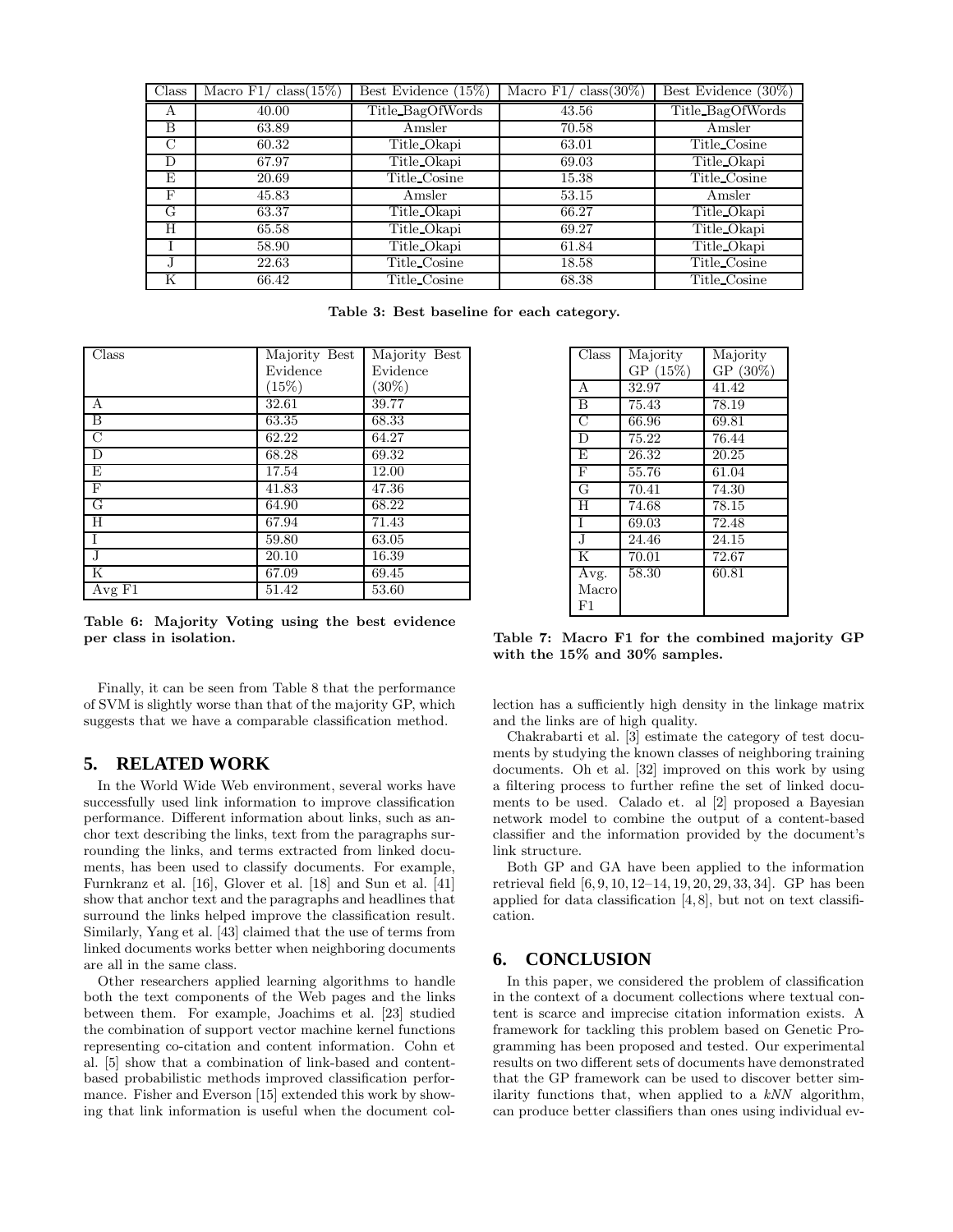| Class                 | SVM   | <b>SVM</b> |
|-----------------------|-------|------------|
|                       | (15%) | $(30\%)$   |
| A                     | 44.65 | 52.19      |
| $\overline{B}$        | 68.41 | 72.94      |
| $\overline{C}$        | 65.06 | 68.49      |
| $\overline{D}$        | 72.13 | 74.67      |
| E                     | 11.76 | 4.13       |
| $\overline{F}$        | 51.01 | 56.03      |
| G                     | 64.65 | 70.3       |
| Η                     | 71.45 | 74.03      |
| T                     | 64.21 | 68.88      |
| $\overline{\text{J}}$ | 18.38 | 19.93      |
| K                     | 70.08 | 73.58      |
| Avg.                  | 54.71 | 57.74      |
| Macro                 |       |            |
| F1                    |       |            |

Table 8: Macro F1 for SVM with the 15% and 30% samples.

idence in isolation. Our experiments also showed that the framework achieved results as good as traditional contentbased SVM classifiers.

Our future work includes improving scalability through parallel computation. Other sampling strategies like active sampling [30, 36, 40] will also be used to within our classification framework. We also want to test this framework in different document collections to see its viability (e.g., the Web). We also will use the GP framework to combine the current results with content-based classifiers as the SVM classifiers used in the comparisons. Besides that, we want to improve our current evidence, for example, using better methods for citation matching, by trying to fix some OCR errors and using different matching strategies. Finally, new terminals (features) representing additional evidence may be explored. For example, matrices representing relations from other data spaces like author information and patterns of authorship in certain categories can be explored.

# **7. ACKNOWLEDGEMENTS**

This research work was funded in part by the NSF through grants DUE-0136690, DUE-0121679 and IIS-0086227 to Edward A. Fox(Baoping Zhang and Yuxin Chen). Marcos André Gonçalves is supported by CAPES, process 1702-98 and a fellowship by American Online (AOL). Pável Calado is supported by MCT/FCT scholarship grant SFRH/BD/- 4662/2001. Marco Cristo is supported by Fucapi, Technology Foundation, Manaus, AM, Brazil.

# **8. REFERENCES**

- [1] R. Amsler. Application of citation-based automatic classification. Technical report, The University of Texas at Austin, Linguistics Research Center, Austin, TX, December 1972.
- [2] P. Calado, M. Cristo, E. S. de Moura, N. Ziviani, B. A. Ribeiro-Neto, and M. A. Gonçalves. Combining link-based and content-based methods for Web document classification. In Proceedings of CIKM-03, 12th ACM International Conference on Information and Knowledge Management, pages 394–401, New Orleans, US, 2003. ACM Press, New York, US.
- [3] S. Chakrabarti, B. Dom, and P. Indyk. Enhanced hypertext categorization using hyperlinks. In Proceedings of the ACM SIGMOD International Conference on Management of Data, pages 307–318, Seattle, Washington, June 1998.
- [4] S. M. Cheang, K. H. Lee, and K. S. Leung. Data classification using genetic parallel programming. In E. Cantú-Paz, J. A. Foster, K. Deb, D. Davis, R. Roy, U.-M. O'Reilly, H.-G. Beyer, R. Standish, G. Kendall, S. Wilson, M. Harman, J. Wegener, D. Dasgupta, M. A. Potter, A. C. Schultz, K. Dowsland, N. Jonoska, and J. Miller, editors, Genetic and Evolutionary  $Computation - GEOCO-2003$ , volume 2724 of *LNCS*, pages 1918–1919, Chicago, 12-16 July 2003. Springer-Verlag.
- [5] D. Cohn and T. Hofmann. The missing link a probabilistic model of document content and hypertext connectivity. In T. K. Leen, T. G. Dietterich, and V. Tresp, editors, Advances in Neural Information Processing Systems 13, pages 430–436. MIT Press, 2001.
- [6] I. De Falco, A. Della Cioppa, and E. Tarantino. Discovering interesting classification rules with genetic programming. Applied Soft Computing, 1(4F):257–269, May 2001.
- [7] J. Dean and M. R. Henzinger. Finding related pages in the World Wide Web. Computer Networks, 31(11–16):1467–1479, May 1999. Also in Proceedings of the 8th International World Wide Web Conference.
- [8] J. Eggermont, J. N. Kok, and W. A. Kosters. Genetic programming for data classification: Refining the search space. In T. Heskes, P. Lucas, L. Vuurpijl, and W. Wiegerinck, editors, Proceedings of the Fivteenth Belgium/Netherlands Conference on Artificial Intelligence (BNAIC'03), pages 123–130, Nijmegen, The Netherlands, 23-24 Oct. 2003.
- [9] W. Fan, E. A. Fox, P. Pathak, and H. Wu. The effects of fitness functions on genetic programming-based ranking discovery for web search. Journal of the American Society for Information Science and Technology, 55(7):628–636, 2004.
- [10] W. Fan, M. D. Gordon, and P. Pathak. Personalization of search engine services for effective retrieval and knowledge management. In The Proceedings of the International Conference on Information Systems 2000, pages 20–34, 2000.
- [11] W. Fan, M. D. Gordon, and P. Pathak. Discovery of context-specific ranking functions for effective information retrieval using genetic programming. IEEE Transactions on Knowledge and Data Engineering, 16(4):523–527, 2004.
- [12] W. Fan, M. D. Gordon, and P. Pathak. A generic ranking function discovery framework by genetic programming for information retrieval. Information Processing and Management, 2004. In press.
- [13] W. Fan, M. D. Gordon, P. Pathak, W. Xi, and E. A. Fox. Ranking function optimization for effective web search by genetic programming: An empirical study. In Proceedings of 37th Hawaii International Conference on System Sciences, Hawaii, 2004. IEEE.
- [14] W. Fan, M. Luo, L. Wang, W. Xi, and E. A. Fox. Tuning before feedback: combining ranking function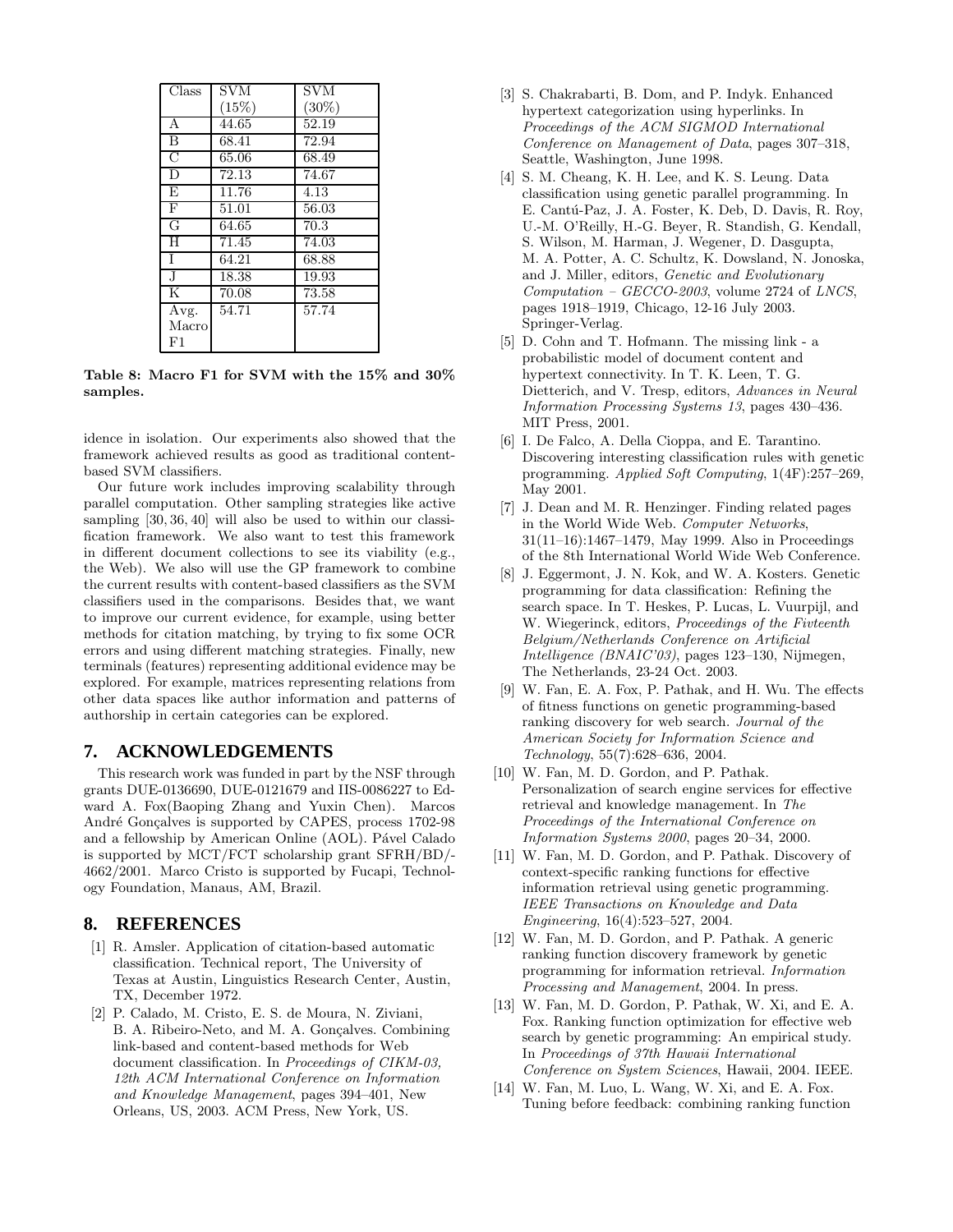discovery and blind feedback for robust retrieval. In Proceedings of the 27th Annual International ACM SIGIR Conference, U.K., 2004. ACM.

- [15] M. Fisher and R. Everson. When are links useful? Experiments in text classification. In F. Sebastianini, editor, Proceedings of the 25th annual European conference on Information Retrieval Research, ECIR 2003, pages 41–56. Springer-Verlag, Berlin, Heidelberg, DE, 2003.
- [16] J. Furnkranz. Exploiting structural information for text classification on the WWW. In Intelligent Data Analysis, pages 487–498, 1999.
- [17] L. Giles. Citeseer: An automatic citation indexing system. Dec. 16 1998.
- [18] E. J. Glover, K. Tsioutsiouliklis, S. Lawrence, D. M. Pennock, and G. W. Flake. Using Web structure for classifying and describing Web pages. In Proceedings of WWW-02, International Conference on the World Wide Web, 2002.
- [19] M. Gordon. Probabilistic and genetic algorithms for document retrieval. Communications of the ACM, 31(10):1208–1218, Oct. 1988.
- [20] M. D. Gordon. User-based document clustering by redescribing subject descriptions with a genetic algorithm. Journal of the American Society for Information Science, 42(5):311–322, June 1991.
- [21] N. Gövert, M. Lalmas, and N. Fuhr. A probabilistic description-oriented approach for categorizing web documents. In Proceedings of the 8th International Conference on Information and Knowledge Management CIKM 99, pages 475–482, Kansas City, Missouri, USA, November 1999.
- [22] T. Joachims. Text categorization with support vector machines: learning with many relevant features. In Proceedings of ECML-98, 10th European Conference on Machine Learning, pages 137–142, Chemnitz, Germany, April 1998.
- [23] T. Joachims, N. Cristianini, and J. Shawe-Taylor. Composite kernels for hypertext categorisation. In C. Brodley and A. Danyluk, editors, Proceedings of ICML-01, 18th International Conference on Machine Learning, pages 250–257, Williams College, US, 2001. Morgan Kaufmann Publishers, San Francisco, US.
- [24] M. M. Kessler. Bibliographic coupling between scientific papers. American Documentation, 14(1):10–25, January 1963.
- [25] J. M. Kleinberg. Authoritative sources in a hyperlinked environment. Journal of the ACM  $(JACM)$ , 46(5):604–632, 1999.
- [26] J. R. Koza. Genetic programming: On the programming of computers by natural selection. MIT Press, Cambridge, Mass., 1992.
- [27] S. Lawrence, C. L. Giles, and K. Bollacker. "Digital Libraries and Autonomous Citation Indexing". IEEE Computer, 32(6):67–71, 1999.
- [28] S. Lawrence, C. L. Giles, and K. D. Bollacker. Autonomous citation matching. In O. Etzioni, J. P. Müller, and J. M. Bradshaw, editors, Proceedings of the Third International Conference on Autonomous Agents (Agents'99), pages 392–393, Seattle, WA, USA, 1999. ACM Press.
- [29] M. J. Martin-Bautista, M. Vila, and H. L. Larsen. A

fuzzy genetic algorithm approach to an adaptive information retrieval agent. American Society for Information Science, 50:760–771, 1999.

- [30] A. K. McCallum and K. Nigam. Employing EM and pool-based active learning for text classification. In Proc. 15th International Conf. on Machine Learning, pages 350–358. Morgan Kaufmann, San Francisco, CA, 1998.
- [31] F. C. Misch, editor. Webster's Ninth New Collegiate Dictionary. Merriam-Webster Inc., Springfield, Massachusetts, 1988.
- [32] H.-J. Oh, S. H. Myaeng, and M.-H. Lee. A practical hypertext catergorization method using links and incrementally available class information. In Proceedings of the 23rd annual international ACM SIGIR conference on research and development in information retrieval, pages 264–271. ACM Press, 2000.
- [33] P. Pathak, M. Gordon, and W. Fan. Effective information retrieval using genetic algorithms based matching function adaptation. In Proceedings of the 33rd Hawaii International Conference on System Science (HICSS), Hawaii, USA, 2000.
- [34] V. V. Raghavan and B. Agarwal. Optimal determination of user-oriented clusters: an application for the reproductive plan. In J. J. Grefenstette, editor, Proceedings of the 2nd International Conference on Genetic Algorithms and their Applications, pages 241–246, Cambridge, MA, July 1987. Lawrence Erlbaum Associates.
- [35] S. E. Robertson, S. Walker, and M. M. Beaulieu. Okapi at TREC-4. In NIST Special Publication 500-236: The Fourth Text REtrieval Conference  $(TREC-4)$ , pages 73–96, 1995.
- [36] M. Saar-Tsechansky and F. Provost. Active learning for class probability estimation and ranking. In B. Nebel, editor, Proceedings of the Seventeenth International Conference on Artificial Intelligence  $(IJCAI-01)$ , pages 911–920, San Francisco, CA, Aug. 4–10 2001. Morgan Kaufmann Publishers, Inc.
- [37] G. Salton. Automatic Text Processing. Addison-Wesley, Boston, Massachusetts, USA, 1989.
- [38] G. Salton and C. Buckley. Term-weighting approaches in automatic text retrieval. Information Processing and Management, 24(5):513–523, 1988.
- [39] H. G. Small. Co-citation in the scientific literature: A new measure of relationship between two documents. Journal of the American Society for Information Science, 24(4):265–269, July 1973.
- [40] A. Srinivasan. A study of two sampling methods for analysing large datasets with ILP. Data Mining and Knowledge Discovery, 3(1):95–123, 1999.
- [41] A. Sun, E.-P. Lim, and W.-K. Ng. Web classification using support vector machine. In Proceedings of the fourth international workshop on Web information and data management, pages 96–99. ACM Press, 2002.
- [42] Y. Yang. Expert network: effective and efficient learning from human decisions in text categorisation and retrieval. In W. B. Croft and C. J. van Rijsbergen, editors, Proceedings of SIGIR-94, 17th ACM International Conference on Research and Development in Information Retrieval, pages 13–22,